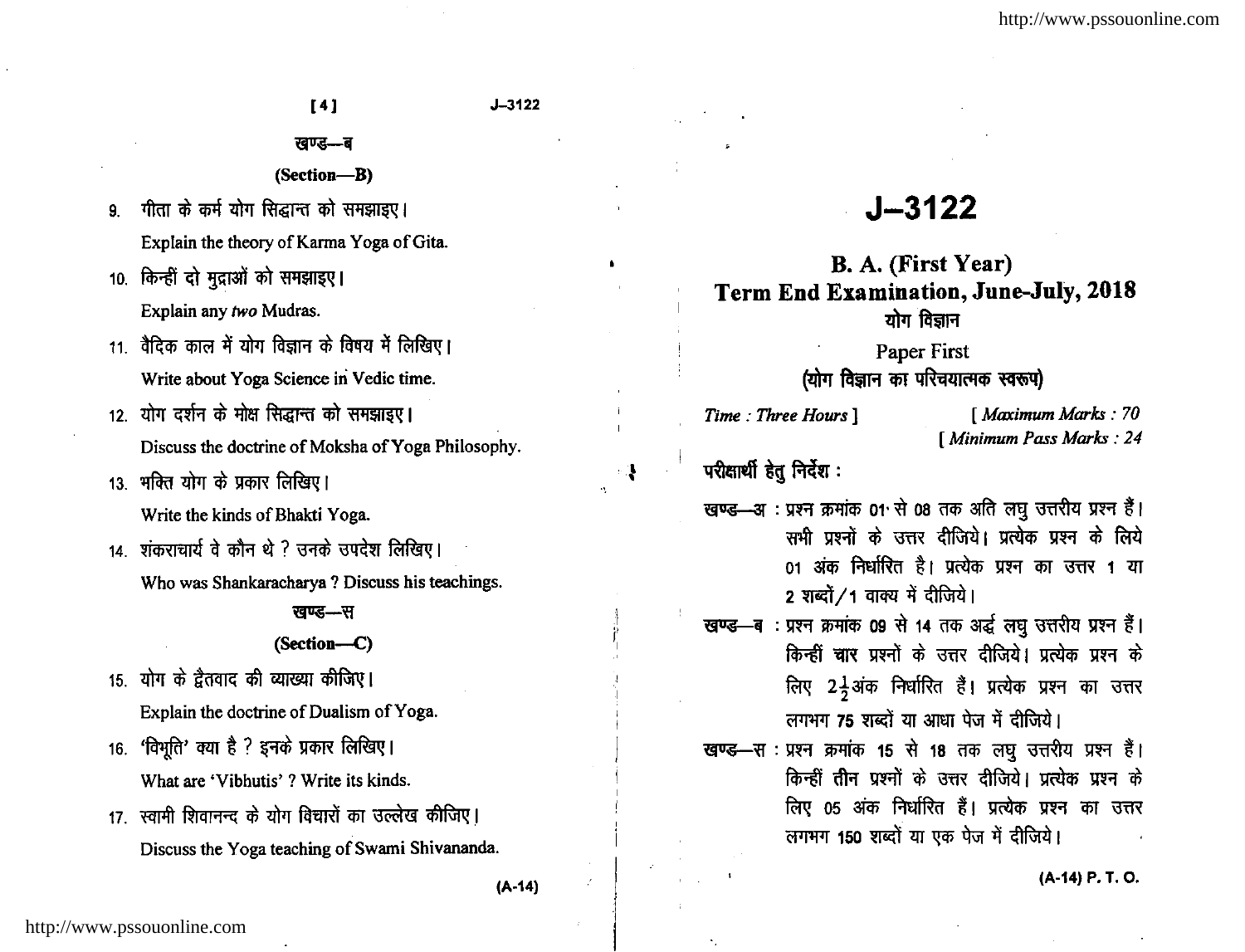$l^2$   $l^2$   $l^2$   $l^2$   $l^2$   $l^2$   $l^2$   $l^2$   $l^2$   $l^2$   $l^2$   $l^2$   $l^2$   $l^2$   $l^2$   $l^2$   $l^2$   $l^2$   $l^2$   $l^2$   $l^2$   $l^2$   $l^2$   $l^2$   $l^2$   $l^2$   $l^2$   $l^2$   $l^2$   $l^2$   $l^2$   $l^2$   $l^2$   $l^2$   $l^2$   $l^2$   $l^2$ 

- स्वण्ड-द: प्रश्न क्रमांक 19 से 22 तक अर्द्ध दीर्घ उत्तरीय प्रश्न हैं। किन्हीं दो पश्नों के सत्तर दीजिये। प्रत्येक प्रश्न के लिए 10 अंक निर्धारित हैं। प्रत्येक प्रश्न का उत्तर लगभग 300 शब्दों या दो पेज में दीजिये।
- खण्ड-ड : प्रश्न क्रमांक 23 एवं 24 दीर्घ उत्तरीय प्रश्न हैं। किसी एक प्रश्न का उत्तर दीजिये। प्रत्येक प्रश्न के लिए 17 अंक निर्धारित हैं। प्रत्येक प्रश्न का उत्तर लगभग 600-750 शब्दों या 04-05 पेज में दीजिये।

Instructions for Candidate :

- Section-A: Question Nos, 0l to 08 are very short answer type questions. Attempt all questions. Each question carries 0l mark. Answer each of these questions in 1 or 2 words/1 sentence.
- Section-B: Question Nos. 09 to 14 are half short answer type questions. Attempt any four questions. Each question carries  $2\frac{1}{2}$  marks. Answer each of these questions in about 75 words or half page.
- Section-C: Question Nos. 15 to 18 are short answer type questions. Attempt any three questions. Each question carries 05 marks. Answer each of these questions in about 150 words or one page.
- Section-D: Question Nos. 19 to 22 are half long answer type questions. Attempt any  $two$  questions. Each question carries l0 marks. Answer each of these questions in about 300 words or two pages.

131 J-3122

Section- $E$ : Question Nos. 23 and 24 are long answer type questions. Attempt any one question. Each question carries 17 marks. Answer each of these questions in about 600--750 words or 04-05 pages.

#### रवण्ड—अ

#### (Section-A)

1. पंच महाभूत के नाम लिखिए।

Write the name of Pancha Mahabhutas.

- 2. गीता में वर्णित किन्हीं चार योगों के नाम लिखिए। Write the name of any four Yogas described in Gita.
- $3$  गोरखनाथ कौन था ? Who was Gorakhanatha ?
- 4. ऋतुएँ कितनी हैं ? How many seasons are there ?
- 5. 'सूर्य नमस्कार' में कितने चरण हैं ? How many steps are in 'Surya Namaskar' ?
- 6. "योगः चित्तवृत्ति निरोधः", किसने कहा है ?

"Yogah Chittavritti Nirodha", who says it ?

- $7.$  स्वामी विवेकानन्द का जन्म कहाँ और कब हुआ था ? When and where was Swami Vivekananda born ?
- $8.$  'दिव्य जीवन' किसकी रचना है ? Who wrote'Life Divine' book ?

,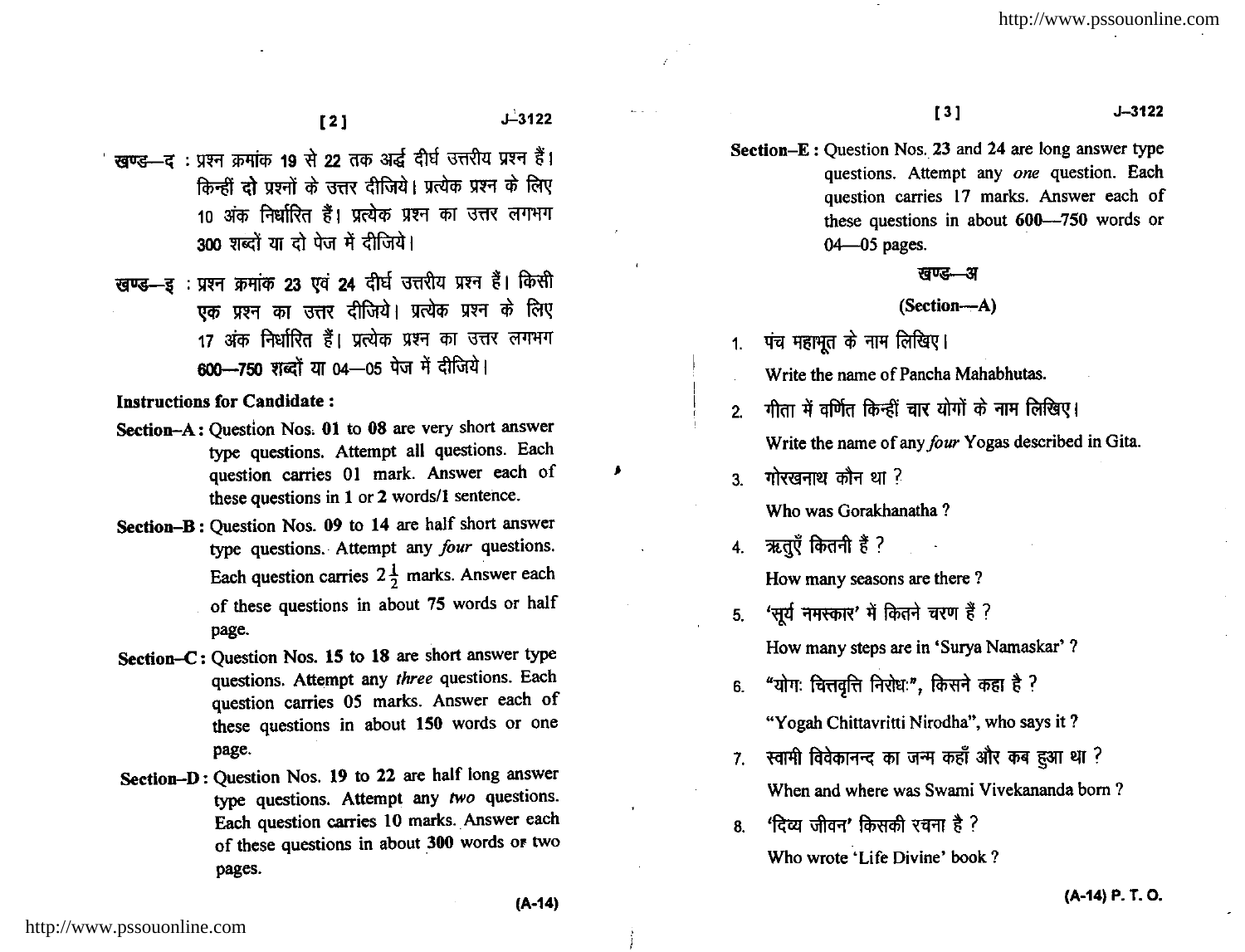$\sqrt{5}$  J-3122

18. पुरु गोरखनाथ का परिचय दीजिए। योग में उनके योगदान का<br>वर्णन कीजिए।

Introduction Guru Gorakhanath. Write about his contribution in yoga.

खण्ड-द

(Section\_D)

19. 'चित्तवृत्तियों' से आप क्या समझते हैं ? उनके स्वरूप तथा प्रकारों को लिखिए।

What do you understand by 'Chittavritti' ? Discuss their names and kinds.

20. 'अहंकार' की स्वरूप उत्पत्ति एवं कार्य को समझाइए।

Explain the nature, origin and works of 'Ahankar'.

21. योग में पुरुष के स्वरूप का वर्णन कीजिए। इसकी सत्ता सिद्ध<br>करने के लिए क्या तर्क दिये जाते हैं ? Discuss the nature of Purush in Yoga. What are the proofs to establish it existence ?

22. श्री अरविन्द के विकासवाद को समझाइएं। Explain the theory of Evolution of Sri Aurobindo.

# खण्ड—इ

## (Section\_E)

- 23. अष्टांग योग का विवेचन कीजिए। Discuss theory of Astanga yoga Science.
- 24. योग विज्ञान की प्रमुख विशेषताएँ लिखिए। आज इसका क्या<br>महत्व है ? स्पष्ट कीजिए।

Discuss the main characteristics of yoga. Write its importance in modem age.  $J-3122$  550'

(A-14)